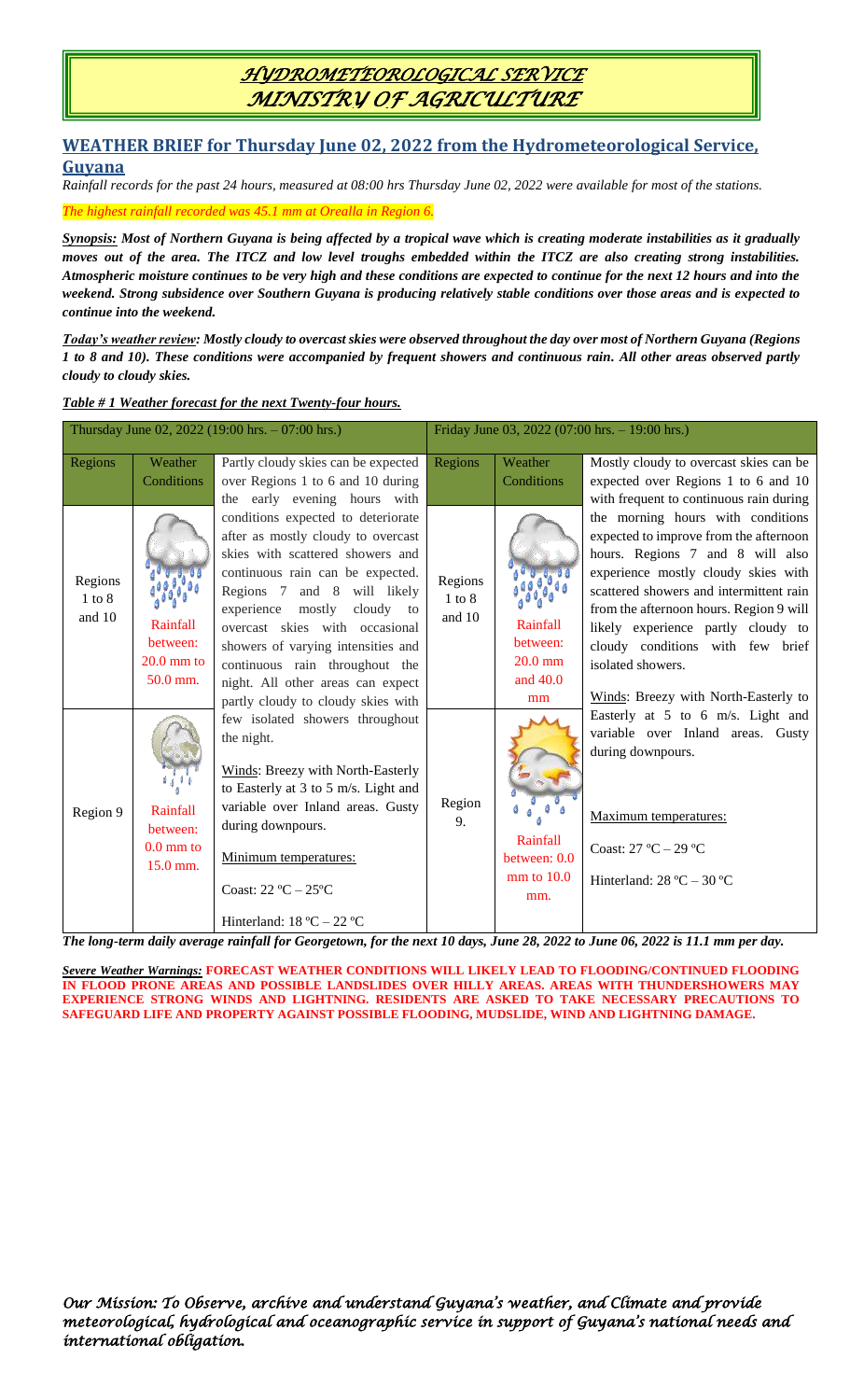## *HYDROMETEOROLOGICAL SERVICE MINISTRY OF AGRICULTURE*



*Infra-red Satellite and Radar images valid 20:00 UTC (16:00 hrs) Thursday June 02, 2022.*



*Radar generated precipitation estimates. Twenty-four and nine hours' rainfall valid 7 hrs and 16 hrs, 02 June 2022.*

| <b>Tonight (June 02, 2022)</b> | <b>Tomorrow Morning (June 03, 2022)</b> |                                                                                              | Tomorrow Afternoon (June 03, 2022)       |  |
|--------------------------------|-----------------------------------------|----------------------------------------------------------------------------------------------|------------------------------------------|--|
|                                |                                         | Low Tide 00:01 hrs<br>Tide Height 1.03 m<br><b>High Tide 05:42 hrs</b><br>Tide Height 2.70 m | Low Tide 12:27 hrs<br>Tide Height 0.92 m |  |
| Sunrise:                       | $05:34$ hrs.                            | Sunset:                                                                                      | $18:04$ hrs.                             |  |

*HIGH TIDE ADVISORY:* **CITIZENS ARE ADVISED THAT ABOVE NORMAL HIGH TIDE ADVISORY IS NOT IN EFFECT.**

**Sea conditions: MODERATE SEAS WITH EASTERLY WAVES REACHING HEIGHTS OF 2.0 TO 2.5 METERS IN OPEN WATERS. THESE WAVES ARE LIKELY TO HAVE PERIODS OF BETWEEN 8 S AND 9 S. WINDS ARE EXPECTED TO BE EASTERLY BETWEEN 5 M/S TO 7 M/S.**

#### *Extended Forecast*

*Our Mission: To Observe, archive and understand Guyana's weather, and Climate and provide meteorological, hydrological and oceanographic service in support of Guyana's national needs and international obligation.*